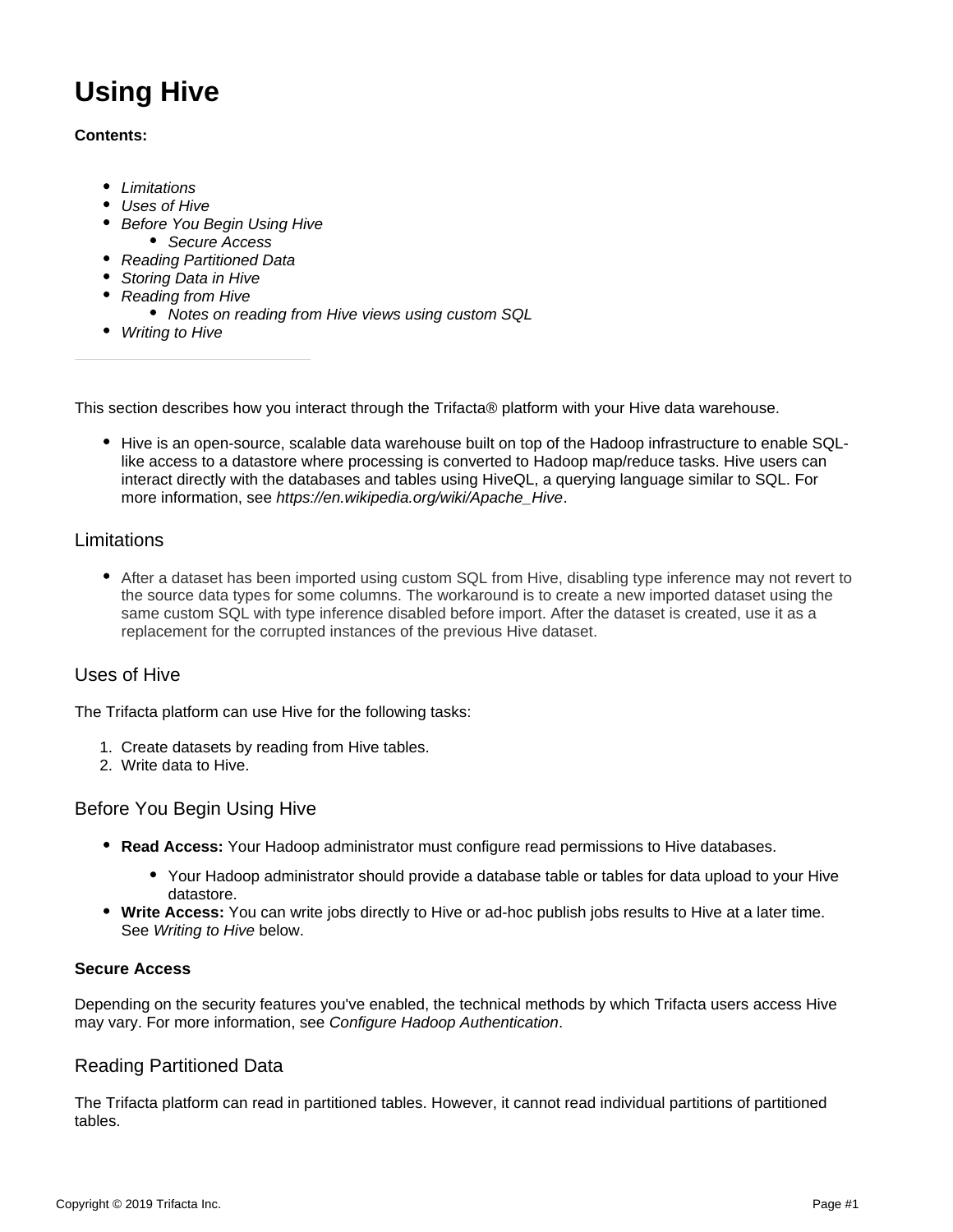**Tip:** If you are reading data from a partitioned table, one of your early recipe steps in the Transformer page should filter out the unneeded table data so that you are reading only the records of the individual partition.

#### <span id="page-1-0"></span>Storing Data in Hive

Your Hadoop administrator should provide datasets or locations and access for storing datasets within Hive.

Users should know where shared data is located and where personal data can be saved without interfering with or confusing other users.

**NOTE:** The Trifacta platform does not modify source data in Hive. Datasets sourced from Hive are read without modification from their source locations.

#### <span id="page-1-1"></span>Reading from Hive

You can create a Trifacta dataset from a table or view stored in Hive. For more information, see [Hive Browser](https://docs.trifacta.com/display/r060/Hive+Browser).

For more information on how data types are imporetd from Hive, see [Hive Data Type Conversions](https://docs.trifacta.com/display/r060/Hive+Data+Type+Conversions).

#### <span id="page-1-2"></span>**Notes on reading from Hive views using custom SQL**

If you have enabled custom SQL and are reading data from a Hive view, nested functions are written to a temporary filename, unless they are explicitly aliased.

**Tip:** If your custom SQL uses nested functions, you should create an explicit alias from the results. ☑ Otherwise, the job is likely to fail.

#### **Problematic Example:**

```
SELECT
UPPER(`t1`.`colum1`),
TRIM(`t1`.`column2`),...
```
When these are ready from a Hive view, the temporary column names are:  $\text{\_c0}, \text{\_c1}, \text{etc. During job execution}$ , Spark ignores the column1 and column2 reference.

#### **Improved Example:**

```
SELECT
UPPER(`t1`.`column1`) as col1,
 TRIM(`t1`.`column2`) as col2,...
```
In this improved example, the two Hive view columns are aliased to the explicit column names, which are correctly interpreted and used by the Spark running environment during job execution.

#### <span id="page-1-3"></span>Writing to Hive

You can write data back to Hive using one of the following methods: